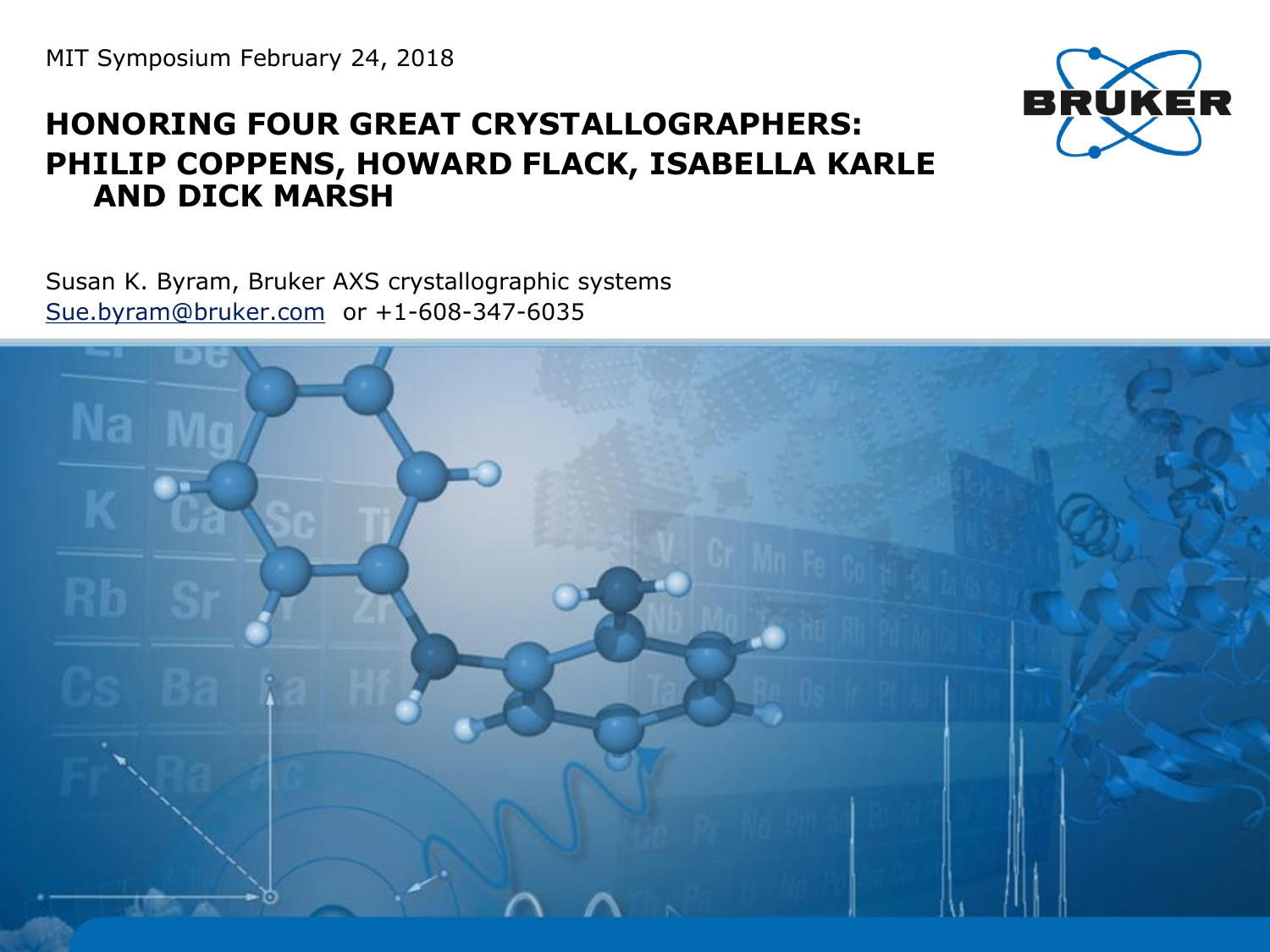



|                     |      |           |            | ACA pres? IUCr pres? Wiki entry? MIT symp speaker? ACA history site? |     | <b>IUCr site?</b> |  |
|---------------------|------|-----------|------------|----------------------------------------------------------------------|-----|-------------------|--|
| <b>Phil Coppens</b> | 1978 | 1993-1996 | <b>yes</b> | 2007                                                                 | yes | yes               |  |
| <b>Howard Flack</b> |      |           | yes        | invited                                                              |     | yes               |  |
| Isabella Karle      | 1976 |           | yes        |                                                                      | yes |                   |  |
| <b>Dick Marsh</b>   | 1993 |           |            |                                                                      | yes | yes               |  |



Philip and Marguerite Coppens hiking at the Great Wall

Dr. Richard E. Marsh, 1992 Vice President

ACA Reflexions, 1992

Crystallography in North America, ACA 1983, photos of ACA presidents

ACA Reflexions, IUCr 1993 Beijing, Coppens election as IUCr president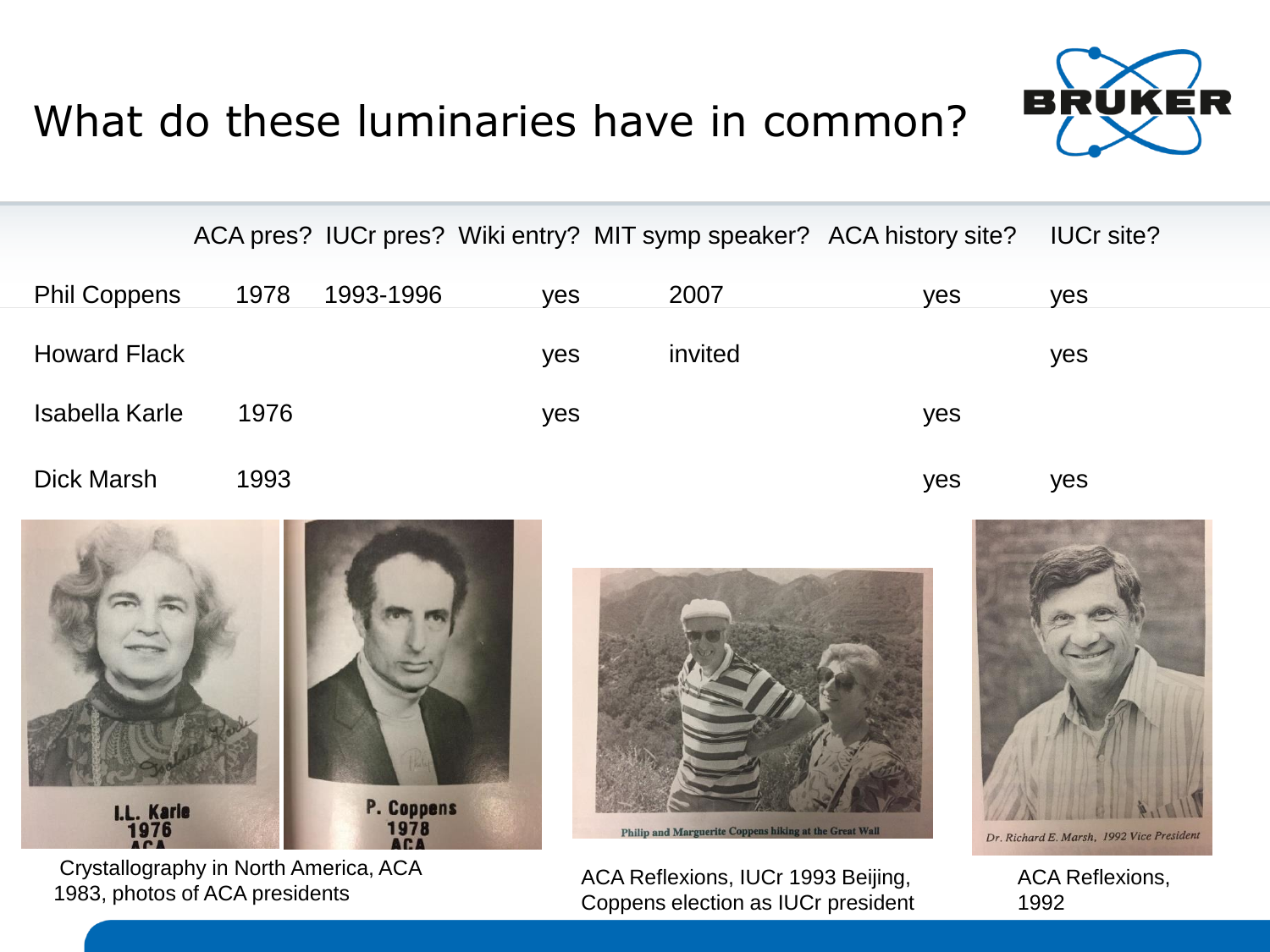

## Dr. Howard D. Flack (1943 – 2017) University of Geneva, Switzerland



Photo credit IUCr

Howard Flack died quite suddenly February 2, 2017.

He was in the midst of active collaborations when he fell ill, according to the remembrances written by David Watkin and Dieter Schwarzenbach in IUCr volume 50, part 2, pages 666-667.

As Wiki tells us, his name shall live on: 'in X-ray crystallography, the Flack parameter is a factor used to estimate the absolute configuration of a structural model determined by single-crystal structure analysis'.

IUCr photo above shows Howard at ECM 18 (1998) in Prague, demonstrating how to dissect an apple into two identical chiral halves.